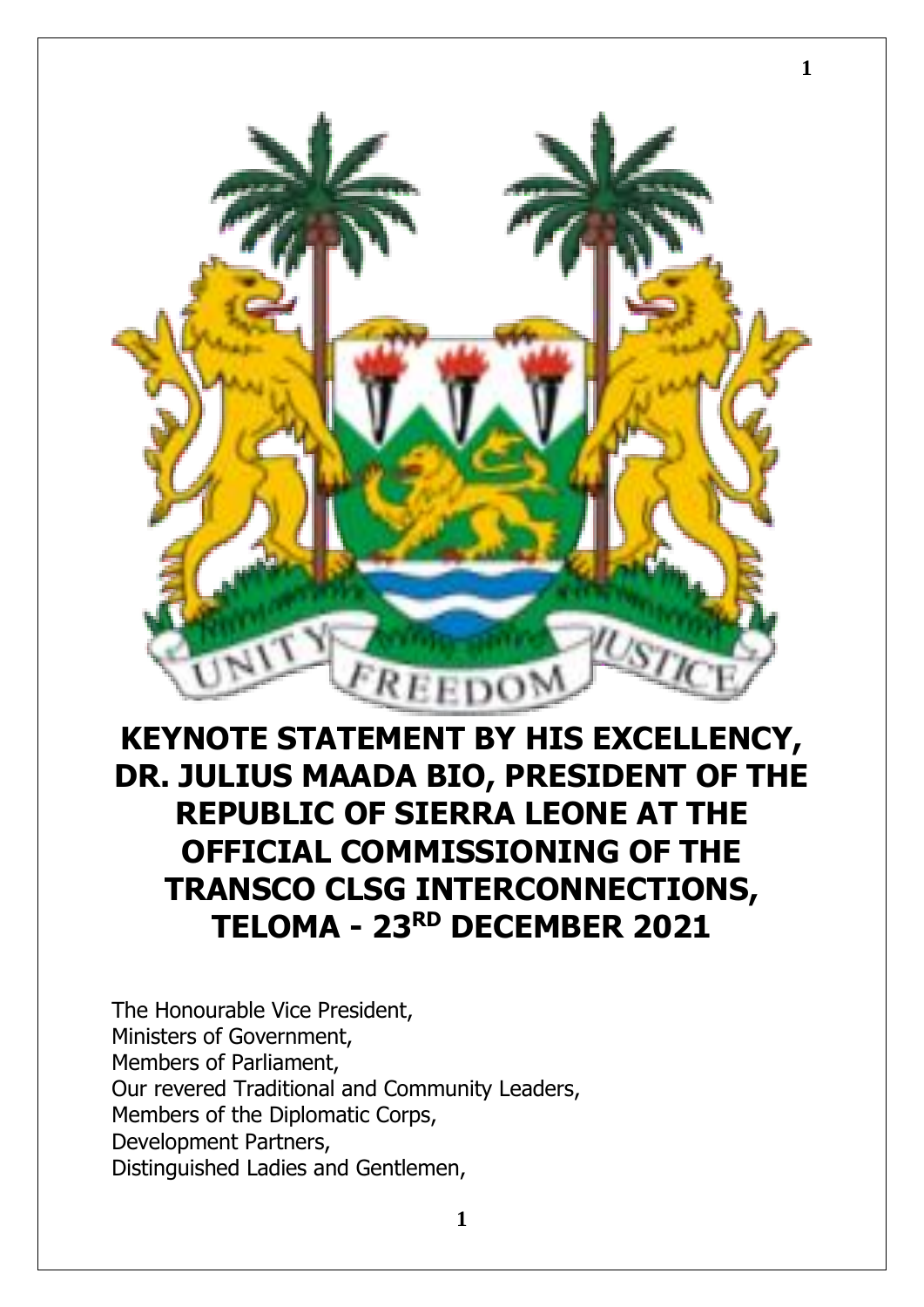- 1. Let me start by expressing gratitude to our development partners - the World Bank, the African Development Bank, GiZ -- and the international community at large, for supporting this project to completion. You have shared our view as a Government that the lack of accessible, reliable, and affordable electricity is a constraint to economic growth and national development.
- 2. The lesson from developing economies is simple. More electricity means more economic activity and better jobs, more profitable private capital investments, increased manufacturing and technological capacity, increased food production, more innovation, better healthcare and education, greater use of telecommunications, and better quality of life in general.
- 3. So, for us, as a Government, more energy especially sustainable and affordable energy -- sits well with our country's development needs and our development agenda. Energy is indeed a critical cross-enabler and a critical driver of development.
- 4. We are, therefore, eager to use the network to attract investments in small scale manufacturing, agriculture, the service sector, and other small and medium enterprises that enhance the value-chain in diverse areas of the country.
- 5. My Government has put in place a number of incentives for private companies that seek to locate to rural or peri-urban areas. The availability of electricity, the availability of land, the availability of skilled and educated youthful populations in Kenema and Bo, we think, will make that decision easier for private investors.
- 6. We will also continue to work with partners to further open up the energy sector to more investments in the areas of energygeneration, transmission and distribution, and in the energy-related service sector.
- 7. Let me also thank the teams from TRANSCO CLSG, CI Energies/CIE, the Ministry of Energy, the Ministry of Finance, EDSA, and EGTC. We owe you a debt of gratitude for working really hard to ensure today's milestone event. Thank you.